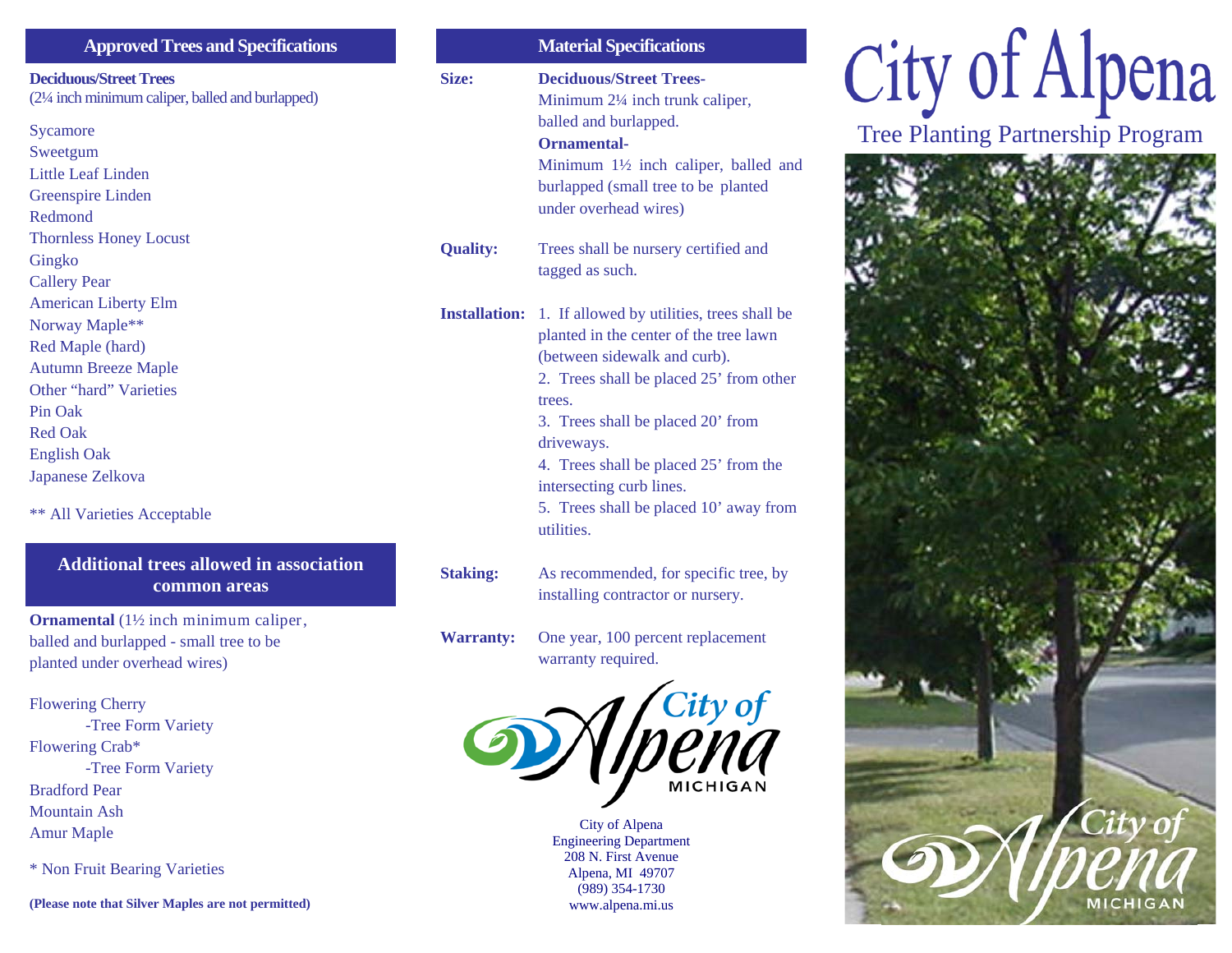# **City of Alpena**

#### **Tree Planting Partnership Program**

#### **Applications**

Applications for tree program vouchers will be processed on a first-come, first-served basis, up to available funding. Applications for vouchers are available from the Engineering Department or can be obtained from the Engineering Department page on the City of Alpena web site. The application form, once approved, is the voucher used by the resident to submit for reimbursement.

#### **Program Guidelines**

Any residential lot or parcel will be eligible for a maximum of **one** voucher, per program year, for up to 3 trees, **planted between the sidewalk and the curb line of the street.** 

Homeowner and condominium associations will be eligible for a maximum of **one** voucher, per program year, for up to 5 trees, **planted adjacent to a public street**. City approval required for location of planting.

If funds are still available after September 30 of each program year, homeowners, condominium associations, and commercial properties may apply for a maximum of 1 additional voucher for planting up to 5 trees, as stated above.

#### **Issuance of the voucher**

Once the Engineering Department receives an application and has reviewed and approved the application and proposed tree location a voucher will be sent to the applicant in the mail, if funds are still available. The program participants will also receive a list of approved tree species and planting specifications with the approved voucher. Trees must be purchased after the issuance of the voucher to be eligible for reimbursement.

#### **Purchasing the tree**

The resident may select an appropriate street or ornamental tree from a licensed nursery and/or landscape contractor of their choice. The resident shall purchase the tree and coordinate with the nursery and/or landscape contractor for the installation of the tree. The property owner or contractor shall contact MISS DIG, 1-800-482-7171, for utility locations. The minimum size of the tree shall be 2¼ inches in caliper for street trees and 1½ inches in caliper for ornamental trees. The resident must pay for a one year, 100 percent replacement warranty for the tree.

#### **Voucher limitations and reimbursements**

The vouchers will be valid from the date of issuance, beginning April 1, until November 15 (planting season) of each program year and vouchers must be returned to the Engineering Department no later than November 30 for reimbursement. The receipt shall indicate size, services, and a note that the warranty is included. Please do not submit the voucher until the tree is planted.

The vouchers will be reimbursed as follows:

- Street Trees (individual lots) will be reimbursed 50 percent of the actual cost of a 2¼ inch caliper street tree (up to a maximum of \$150) from the approved list (with the warranty), whichever is less.

- Ornamental Trees (individual lots) will be reimbursed 50 percent of the actual cost of a 1½ inch caliper ornamental tree (up to a maximum of \$100) from the approved list (with the warranty), whichever is less.

Tree removal expense is not eligible for reimbursement. In order for the resident to receive payment, the vouchers must be completed by the resident, indicating size and species of tree planted, with a copy of the paid receipt attached. The voucher must also be signed by the program participant indicating that the tree has been planted where stated and accepted. Once the voucher has been received by the Engineering Department, an inspection will be conducted to ensure that the tree meets all of the required specifications and has been planted in the proper location(s). A check request will be submitted to the City of Alpena's Finance Department for reimbursement of the approved amount. It will take four to six weeks to receive the reimbursement check.

#### **Warranty**

It will be the responsibility of the program participant to maintain the tree and coordinate with the vendor regarding warranty issues.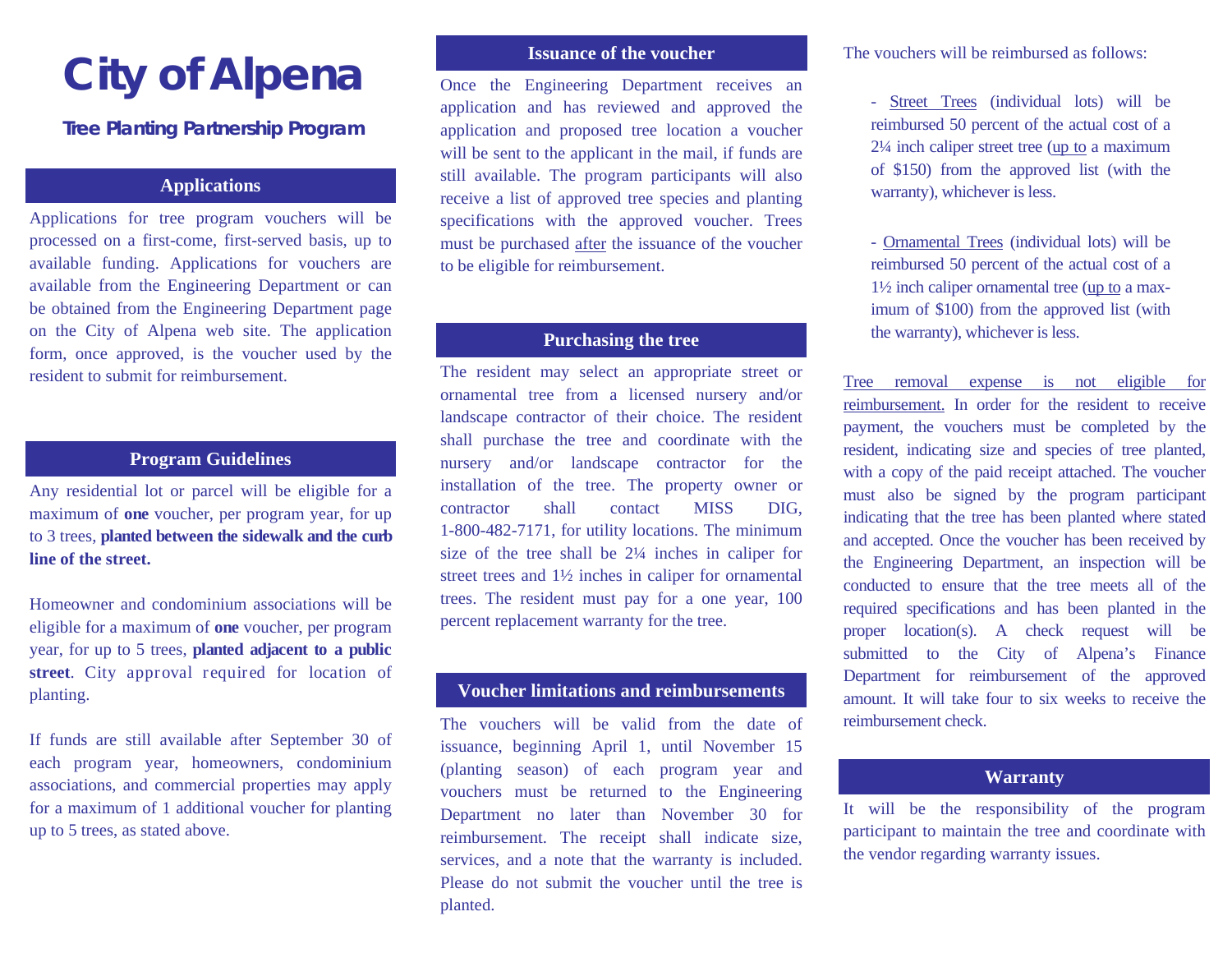## **Application for Reimbursement Voucher Residential Tree Planting Partnership Program**

| <b>City of Alpena</b><br><b>Engineering Department</b><br><i>M</i> <sup>City of</sup><br>Ippna<br>208 N. First Avenue<br>Alpena, MI 49707<br>(989) 354-1730<br>www.alpena.mi.us                                                                                                                                          |                                                                                                                                                                                           |                        |                                         |  |  |
|--------------------------------------------------------------------------------------------------------------------------------------------------------------------------------------------------------------------------------------------------------------------------------------------------------------------------|-------------------------------------------------------------------------------------------------------------------------------------------------------------------------------------------|------------------------|-----------------------------------------|--|--|
| <b>CUSTOMER INFORMATION (print clearly)</b>                                                                                                                                                                                                                                                                              |                                                                                                                                                                                           |                        |                                         |  |  |
|                                                                                                                                                                                                                                                                                                                          |                                                                                                                                                                                           |                        |                                         |  |  |
| Address:                                                                                                                                                                                                                                                                                                                 |                                                                                                                                                                                           |                        |                                         |  |  |
|                                                                                                                                                                                                                                                                                                                          |                                                                                                                                                                                           |                        |                                         |  |  |
| Day Phone: _______________________<br>Evening Phone: _______________________                                                                                                                                                                                                                                             |                                                                                                                                                                                           |                        |                                         |  |  |
|                                                                                                                                                                                                                                                                                                                          |                                                                                                                                                                                           |                        |                                         |  |  |
| <b>CHECK</b><br><b>BOX</b>                                                                                                                                                                                                                                                                                               | <b>TYPE OF REQUEST</b>                                                                                                                                                                    | No. of<br><b>TREES</b> | <b>NOTES</b>                            |  |  |
|                                                                                                                                                                                                                                                                                                                          | <b>Individual Lot</b>                                                                                                                                                                     | (up to 3)              | Attach types of trees &<br>location map |  |  |
|                                                                                                                                                                                                                                                                                                                          | <b>Home or Condo Association</b>                                                                                                                                                          | (up to 5)              |                                         |  |  |
| I have read and understand the information provided describing the Residential Tree Planting<br>Program Guidelines and agree to the terms and conditions set forth in these guidelines. I<br>understand that this program has a limited budget and applications will be accepted on a<br>first-come, first-served basis. |                                                                                                                                                                                           |                        |                                         |  |  |
|                                                                                                                                                                                                                                                                                                                          |                                                                                                                                                                                           |                        |                                         |  |  |
|                                                                                                                                                                                                                                                                                                                          | Tree(s) must be purchased after issuance of voucher.                                                                                                                                      |                        |                                         |  |  |
| <b>OFFICE USE ONLY:</b>                                                                                                                                                                                                                                                                                                  |                                                                                                                                                                                           |                        |                                         |  |  |
| <b>VOUCHER APPROVAL AREA:</b>                                                                                                                                                                                                                                                                                            |                                                                                                                                                                                           |                        |                                         |  |  |
|                                                                                                                                                                                                                                                                                                                          | The following Engineering Department Representative has reviewed and approved the planting site and authorized<br>reimbursement for the tree species planted at the above stated address. |                        |                                         |  |  |
| <b>Engineering Department Representative</b><br>Date                                                                                                                                                                                                                                                                     |                                                                                                                                                                                           |                        |                                         |  |  |
| This application becomes a reimbursement voucher <i>only upon signature</i> by an authorized Engineering Department<br>Representative. (Tree(s) must be purchased after issuance of voucher.)                                                                                                                            |                                                                                                                                                                                           |                        |                                         |  |  |
|                                                                                                                                                                                                                                                                                                                          | Voucher No: No. of Trees. No. 2014 Expiration Date: No. 2014                                                                                                                              |                        |                                         |  |  |
|                                                                                                                                                                                                                                                                                                                          |                                                                                                                                                                                           |                        |                                         |  |  |